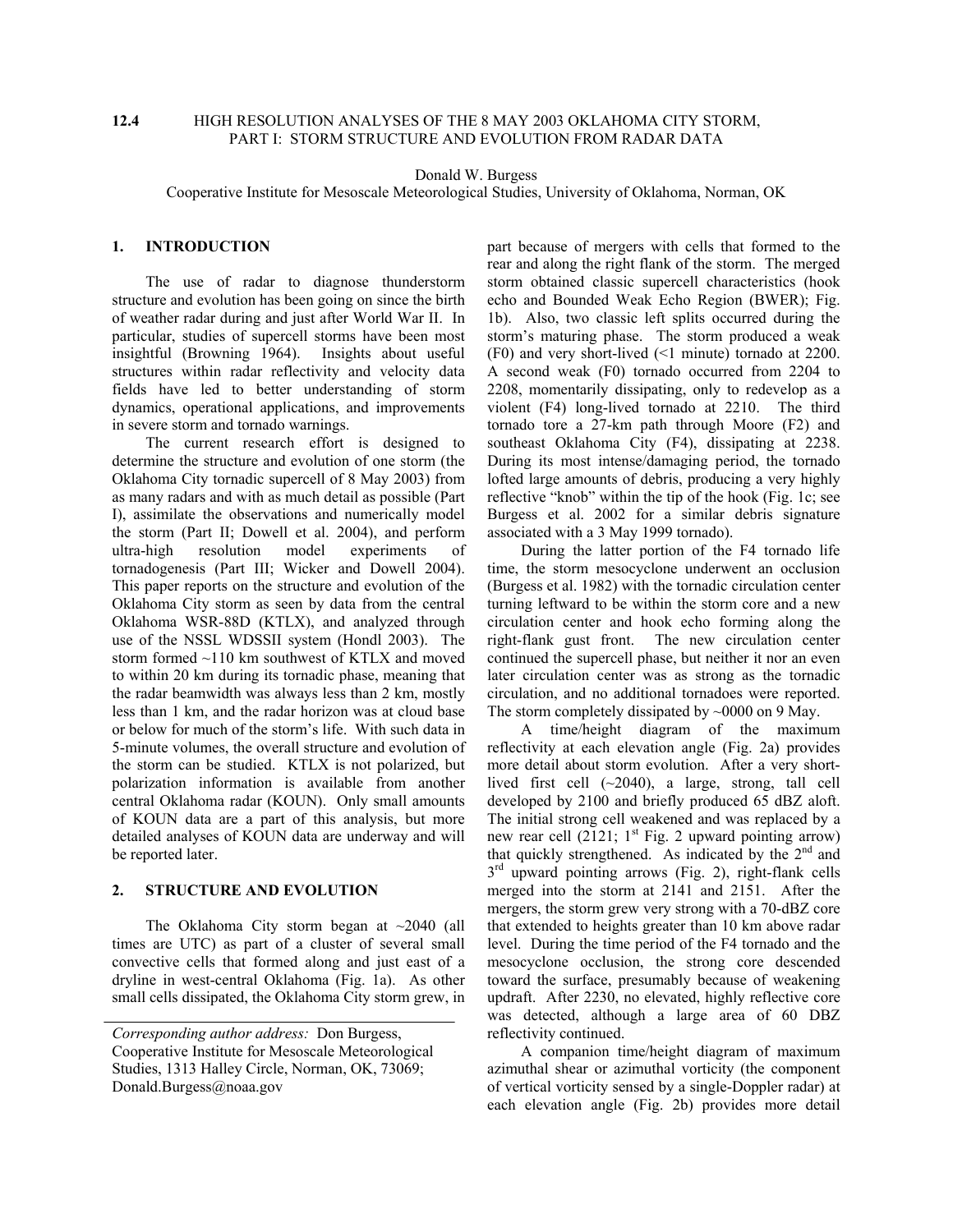



Figure 1. KTLX WSR-88D images of Oklahoma City storm at a) 2101, b) 2201, and c) 2216 UTC. Top (bottom) image is composite reflectivity  $(0.5^{\circ}$  reflectivity). Arrows in a) indicate storm of interest, in b) left-moving parts of the storm. White line indicates tornado tracks.

about mesocyclone evolution. Azimuthal vorticity data are derived from a WDSSII algorithm that uses twodimensional linear least squares estimates of radial velocity derivatives (LLSD; Smith et al. 2003). The input data are averaged and have a calculation kernel of mesocyclone size (5 km) passed over them. Smith et al. showed that the LLSD method is superior to the more traditional "peak-to-peak" radial velocity method of shear calculation, producing better mean value estimation and less variance. Mesocyclone strength vorticity did not exist at any height within the storm during the storm's early life (prior to 2121). After the development of the new rear cell (2121-2141), weak mesocyclone-strength vorticity values began to occur aloft. During and after the merger of the two flanking cells (2141 and beyond) values aloft rapidly increased to the strong mesocyclone category, reaching a maximum of about  $30x10^{-3}/s$  at 4-5 km height at tornado time. The elevated mesocyclone vorticity maxima gradually weakened and descended toward the surface during tornado lifetime. The completion of the occlusion process brought an end to the life of the tornado-parent mesocyclone center about 2250.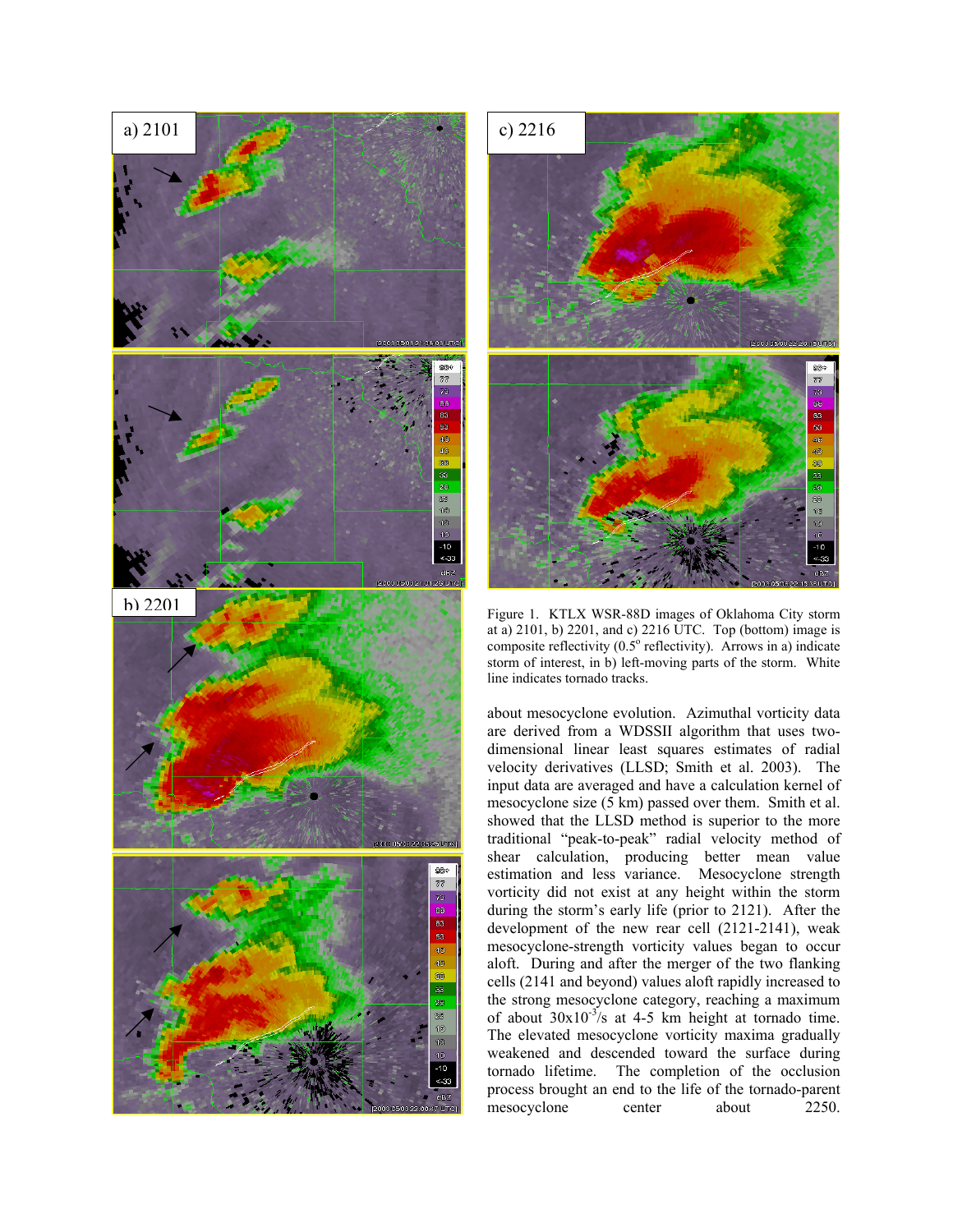

Figure 2. Time/height diagrams of a) reflectivity (top) and b) azimuthal vorticity (bottom). Dots are individual data points. Up pointing arrows along x-axis mark cell changes. T and dark bars along x-axis indicate tornado times.

As has been seen with a number of supercells (Burgess and Magsig 1993 and 1998), the low-level mesocyclone was slower to develop. Near cloud base and below, mesocyclone strength vorticity did not appear until tornado time (2200), but did increase rapidly after that time, reaching a maximum of about  $20x10^{-3}/s$ .

## **3. DISCUSSION**

Studies of supercell storms usually strive to identify and explain the interrelationship between two quantities, updraft strength and vertical vorticity strength. Using only single Doppler radar, these are challenging entities to quantify since neither is directly or completely measured. A number of parameters derived from reflectivity data have been chosen to indirectly infer changes in storm updraft strength: height of max reflectivity, Severe Hail Index (SHI), BWER existence and top height, and Zdr column height. SHI (Witt et al. 1998) is a vertical integration of reflectivity values above the freezing level  $(\sim 4.2 \text{ km on } 8 \text{ May})$  and is related to updraft strength as well as severe hail. The KTLX radar has not as yet been polarized so data from the NSSL long-term test-bed radar (KOUN) have been added\* . Zdr columns are thought to arise from liquid water drops created and elevated in strong updrafts. When all the reflectivity parameters are graphed (Fig. 3), a somewhat confusing pattern results. However, a blending of all values suggests that there were three peaks in updraft strength: one with the early cell (before 2121), one with the rear cell (2121-2141), and one with the merged cells  $(>2141)$ . The latter peak  $(>2141)$ appeared to be the strongest updraft time period with a BWER and the highest values for the other parameters. The Fig. 3 analysis does not continue after 2201 because of the close approach of the storm to KTLX and KOUN. Cone-of-silence problems (see Fig. 2 for a distribution of data points) prevented meaningful parameter estimates after 2201.

Azimuthal shear/vorticity (and assumed circular flow symmetry within the mesocyclone) is used as a proxy to infer changes in vertical vorticity (Fig. 4). Only weak vorticity was present with the first cell (<2121). Mid-level mesocyclone vorticity (as depicted by the 4.5 km value) increased during the time period of the rear cell (2121-2141), and was at a maximum during the merged cells (~2200). In contrast, low-level mesocyclone vorticity (as depicted by the 1 km value) was weak until tornado time  $(-2200)$  when there was a rapid increase. Note that after 2216 low-level vorticity values were higher than mid-level values. During this period (also the time period of occlusion), the stronger low-level rotation (and assumed lowest pressure) may have resulted in a downward directed pressure gradient force within the mesocyclone that reduced updraft magnitude. A closer look at the low-level mesocyclone can be obtained by examining data during the interval when most of the KTLX radar beam energy was below cloud base  $($  - 1 km cloud base height from the 00 UTC OUN sounding). Figure 5 is a graph of the 0.5 km azimuthal vorticity and 0.5 km radial convergence at 2146 and after. In agreement with similar past studies (Burgess and Magsig 1993 and 1998), a significant increase in low-level convergence precedes the rapid increase in low-level vorticity and tornadogenesis. The time of the very strong low-level convergence  $(\sim 2200)$ coincides with the time of the strongest updrafts inferred from the reflectivity parameters. Radial convergence values after 2216 are not shown because the measured values at later times appeared more related to the development of the new circulation center along the gust front than the older, occluding circulation.

 $\overline{a}$ 

<sup>\*</sup> Zdr columns are being analyzed in a concurrent 2004 REU summer student project.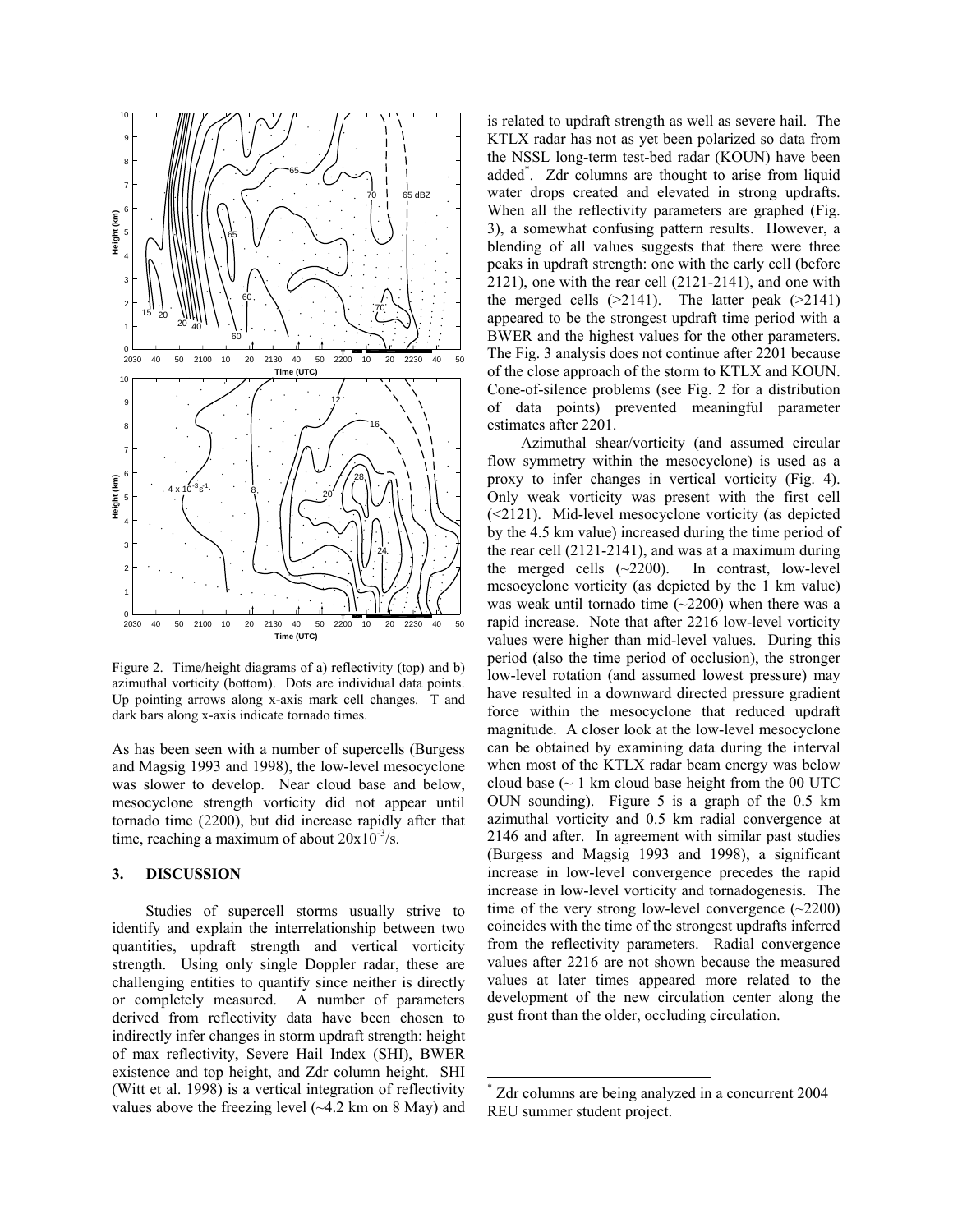

Figure 3. Graph of reflectivity parameters.



Figure 4. Graph of mid-level (4.5 km), low-level (1.0 km) azimuthal vorticity, and tornado F-Scale.

### 4. **CONCLUSIONS AND FUTURE WORK**

Analysis to this point has emphasized the overall storm and mesocyclone scales within the storm, concentrating on data from the KTLX radar. The May 8<sup>th</sup> supercell was composed of three phases: a moderately strong early cell that did not possess much rotation, a stronger rear-forming cell with a developing mid-level mesocyclone, and a post-merger of cells storm that was very strong, producing intense updraft, intense rotation, and tornadoes. The sequence of new cell development and cell merger to arrive at the very strong phase is a somewhat unique characteristic of this storm. However, the characteristics of the resulting mature storm are similar to a number of past studies; strong rotation aloft, weak rotation but strong convergence at cloud base,



Figure 5. Graph of 0.5 km radial convergence, 0.5 km azimuthal vorticity, and tornado F-scale.

followed by rapid increase in low-level rotation and concomitant tornadogenesis.

 Future study will focus in three areas: 1) gaining a better understanding of storm updraft evolution and microphysics, 2) gaining a better understanding of the small-scale structure and evolution of vorticity and associated tornadogenesis, and 3) comparison of all observed characteristics to the on-going numerical model portion of the study. The 8 May KOUN data provide exciting opportunity for study of polarization information related to supercell evolution and tornadogenesis (see Schurr et al. 2004 for information on the 8 May polarization tornado debris signature). The 8 May OKC-area TDWR data provide exciting opportunity for high-resolution study of time and space scales not sampled by KTLX or KOUN. A side benefit might be better understanding of TVS signatures (seen by KTLX and KOUN, but as yet not examined). Finally, all storm observations (including microphysical information) can be compared to the storm-scale and tornado-scale simulations of the 8 May storm that are now being developed. The completeness of the model vertical velocity and vorticity fields will provide new insights into limitations associated with the remote sensors (radars).

## **5. ACKNOWLEDGMENTS**

Thanks to the cadre of engineers and technicians who develop KOUN and maintain KTLX as highly useful sensing tools. Thanks to Cynthia Whittier (REU student) for her analysis of the KOUN data. Thanks to David Dowell and Lou Wicker (8 May storm project partners) for much useful discussion about the radar observations. Thanks to Travis Smith for assistance with use of WDSSII.